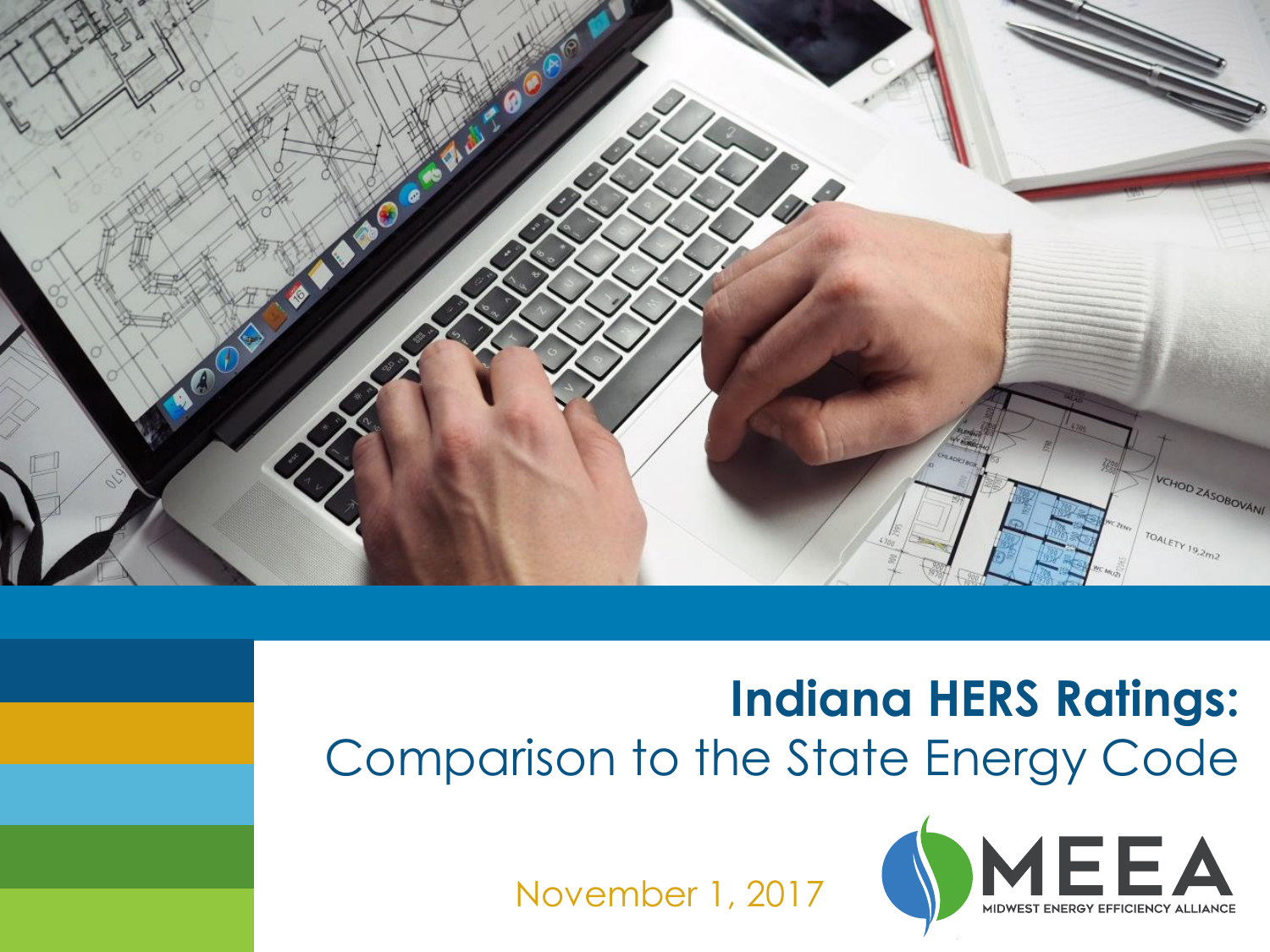# *Background* Indiana HERS Data Set

- MEEA received a dataset for all HERS rated homes in Indiana from RESNET (2014 – 2016)
- Dataset includes HERS score, plus all features that impact building efficiency (e.g. wall insulation level, envelope air sealing, etc.)
- MEEA conducted an analysis to determine:
	- Typical construction practices for HERS rated home
	- How rated homes compare to the energy code

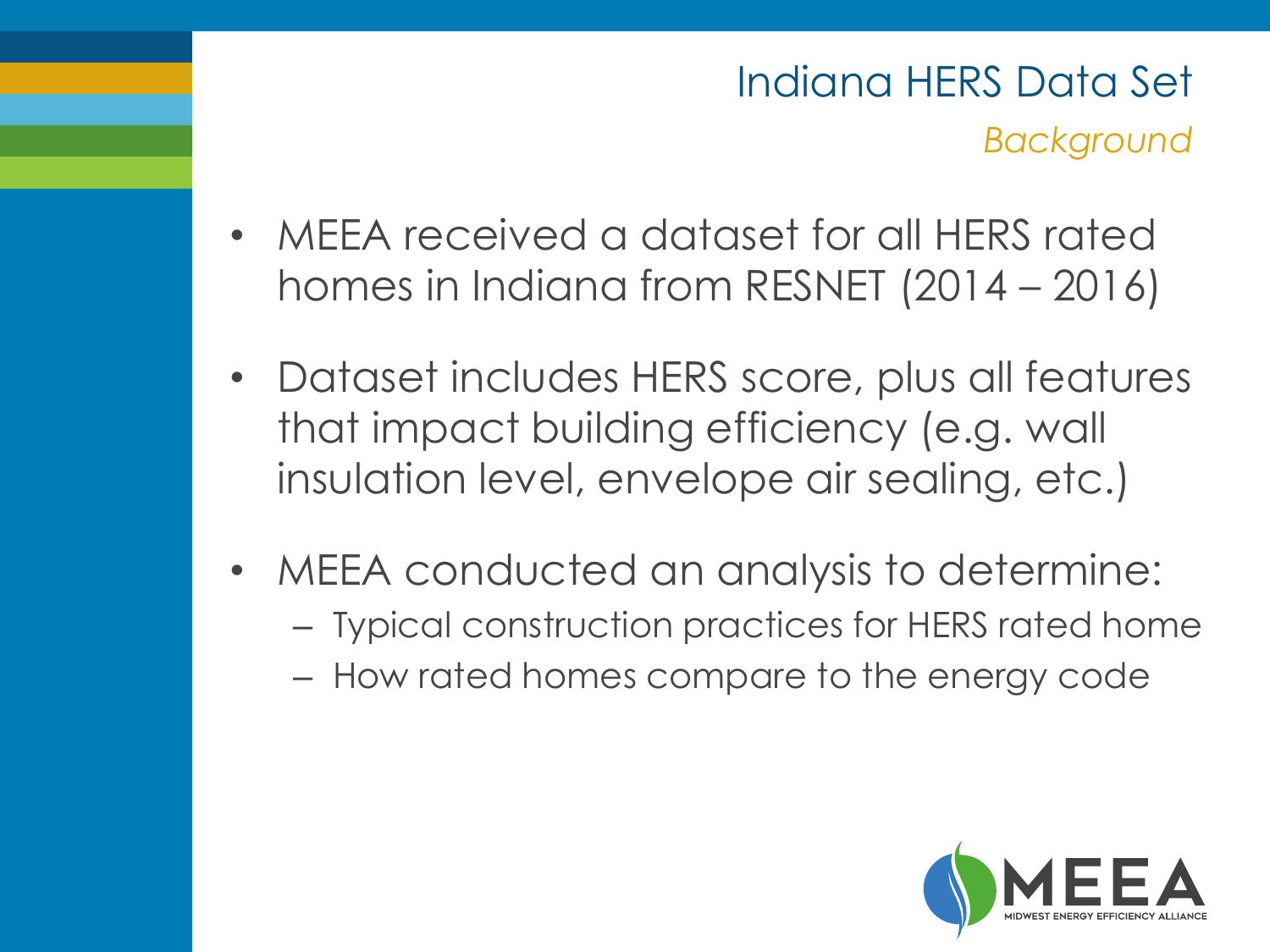## IN HERS Data set

- New Construction: Single Family (2014 2016)
- # of homes: 20,446
- Average size: 3200 Sq. Ft. (Conditioned)
- Average HERS Score: 66
- HERS Rated vs. new 1-family permits statewide
	- $-2014:54\%$
	- $-2015:56\%$
	- $-2016:48\%$

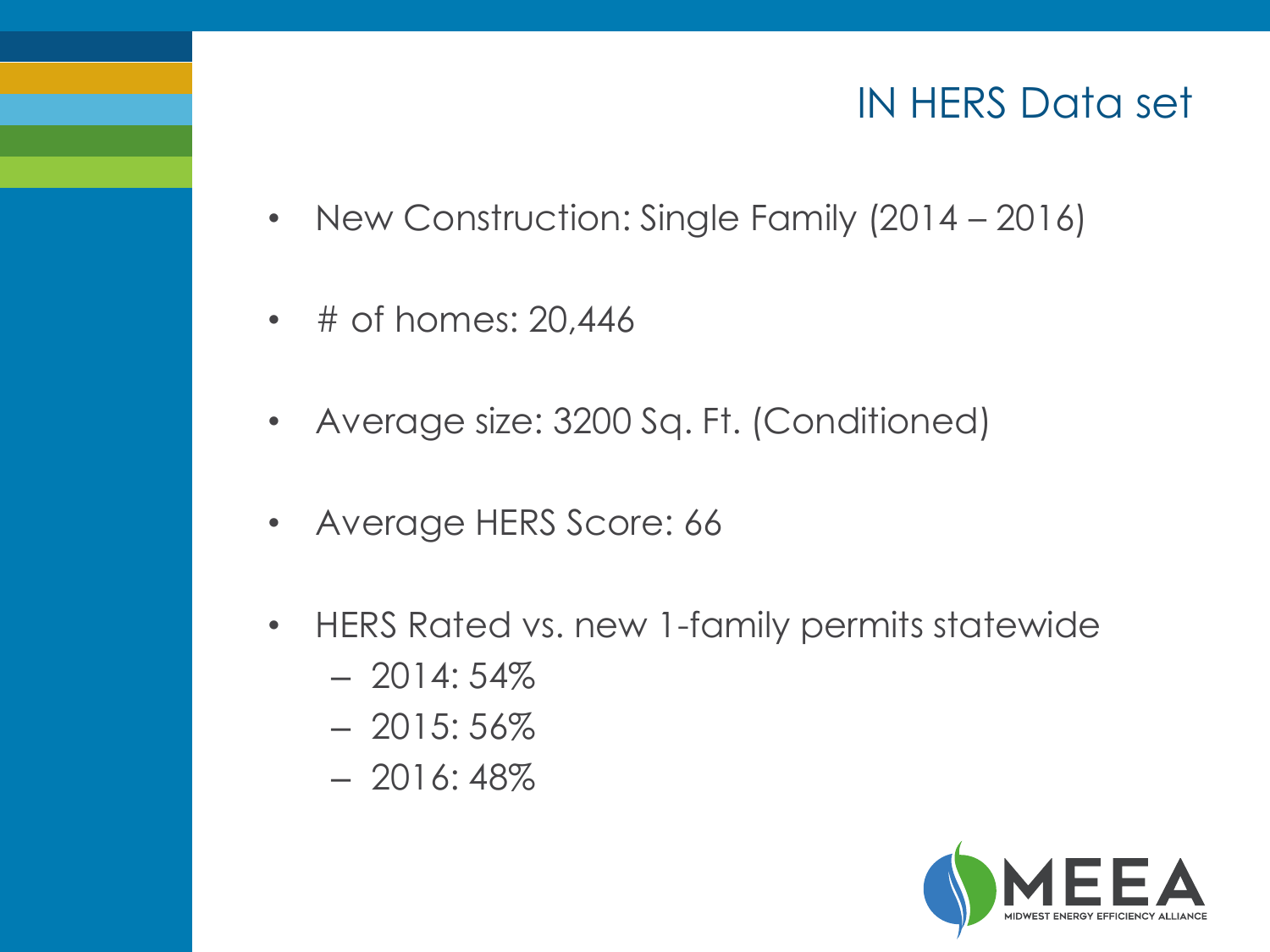#### *All Homes* HERS Score Breakdown



HERS Score

REMRate v. 14.6 or less

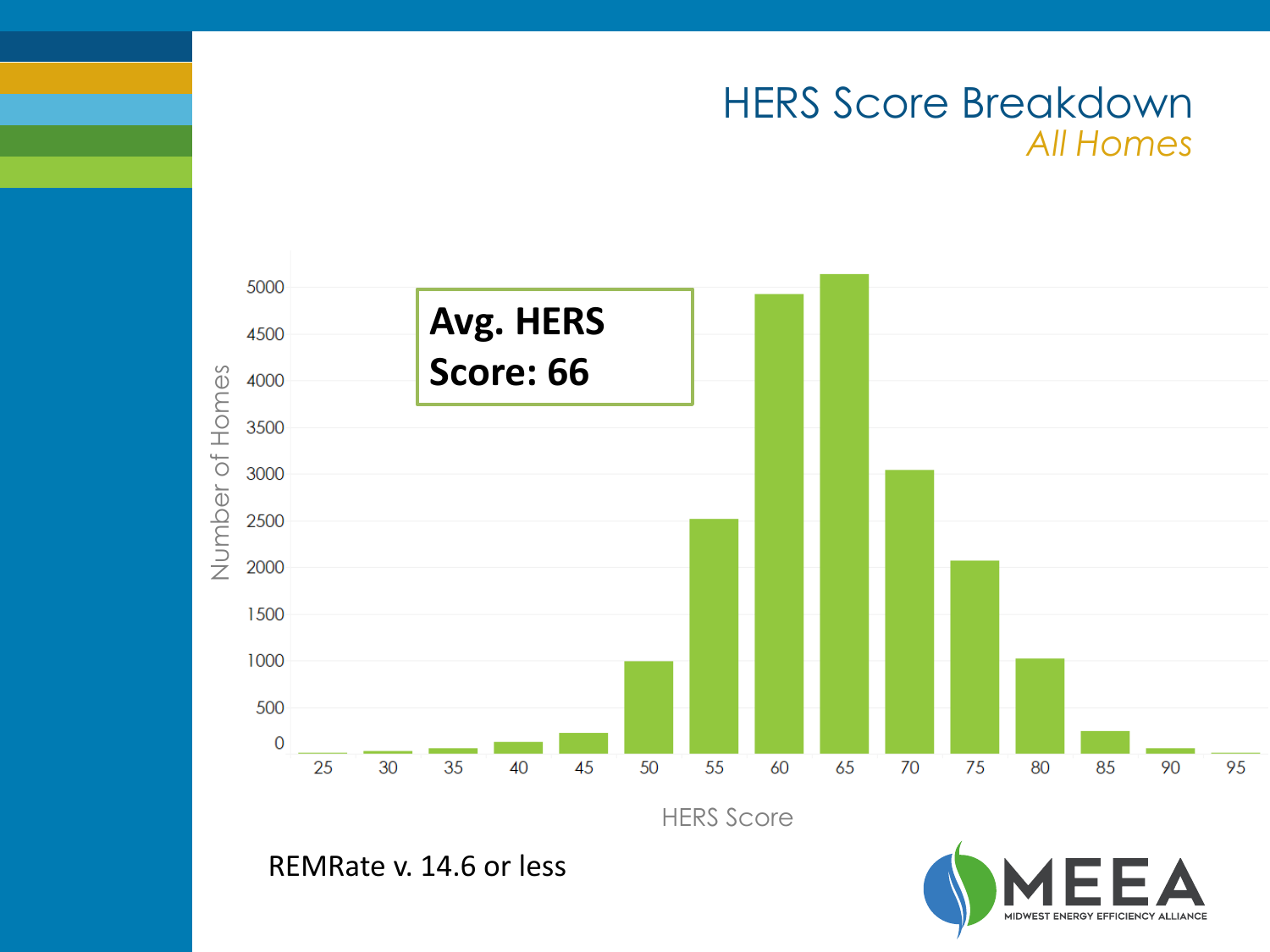#### *All Homes* Energy Star Homes



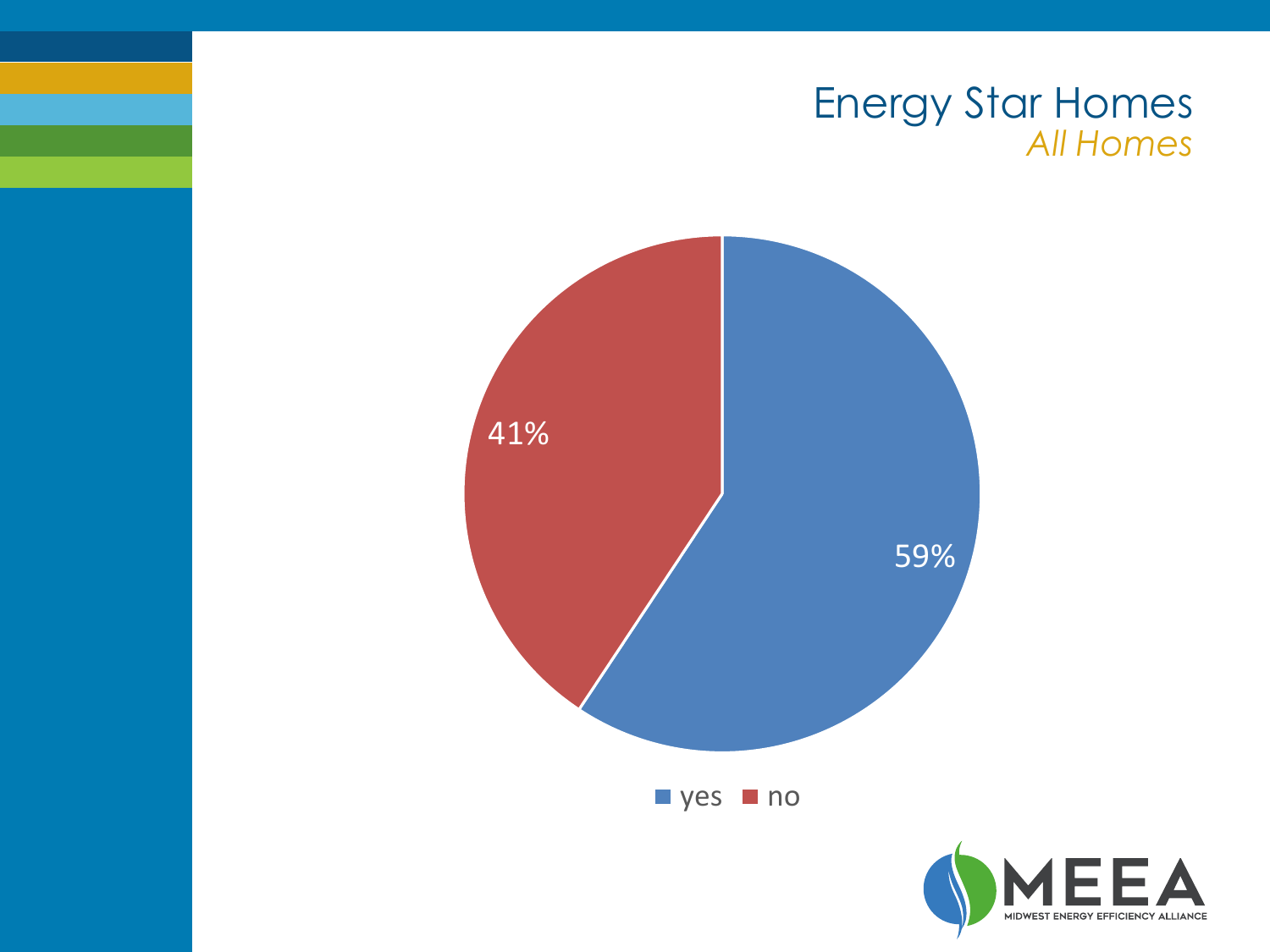

Cond. Sq. Ft.

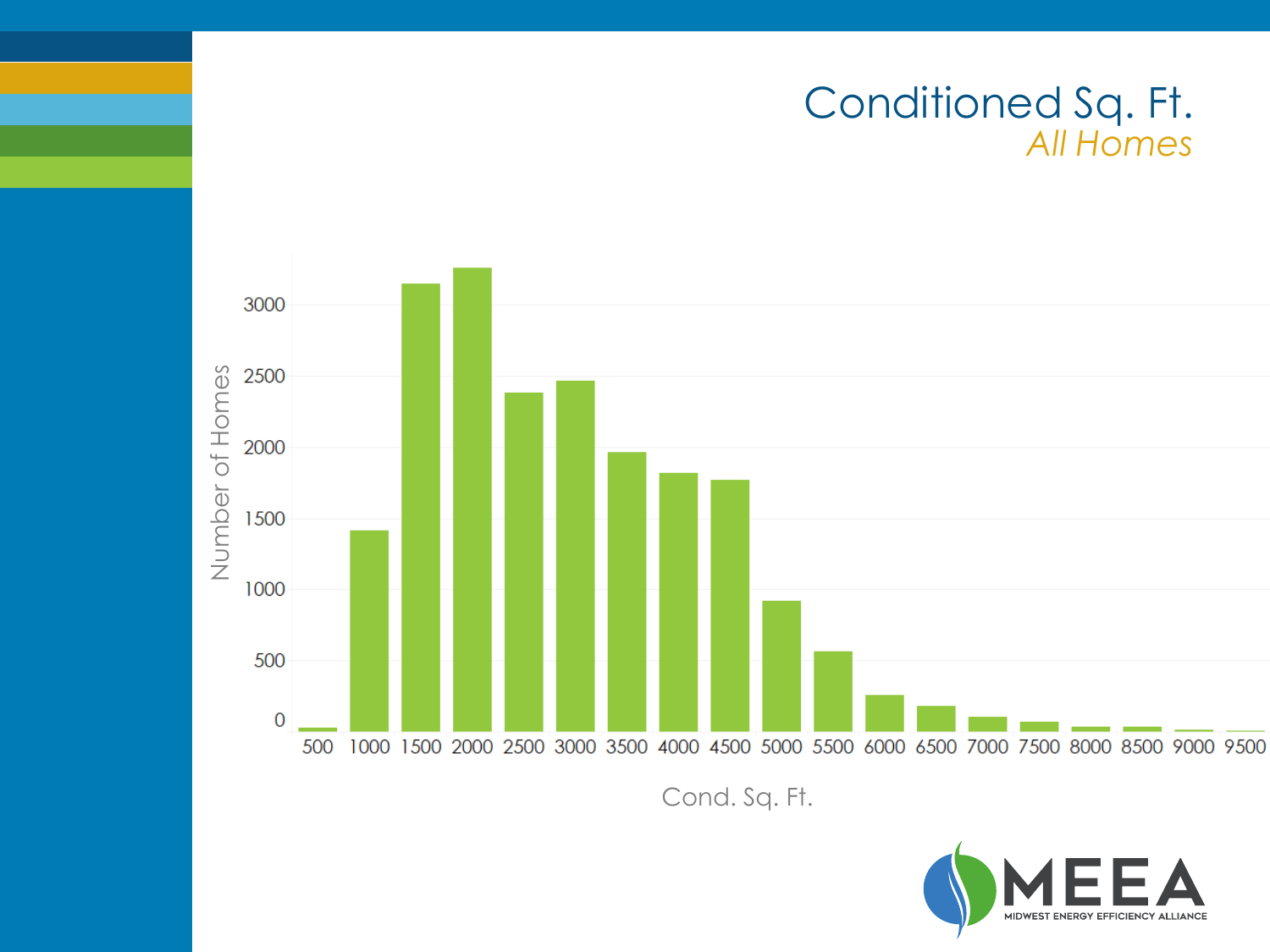## *2009 IECC w/ Indiana Amendments (CZ 5)* Comparing Data to Code Requirements

#### • **2009 IECC**

- Foundation Insulation: R-13
- Wall Insulation: R-13
- Ceiling Insulation: R-38
- Windows: U= 0.35
- Air Leakage: 7 ACH50 (Mandatory)
- Duct Leakage: 8 CFM 25/100 sq. ft. (Mandatory)
- High Efficacy Lighting: 50% (Mandatory)
- AC Efficiency 13 SEER
- Furnace Efficiency 80 AFUE

Indicates Minimum Code Req.

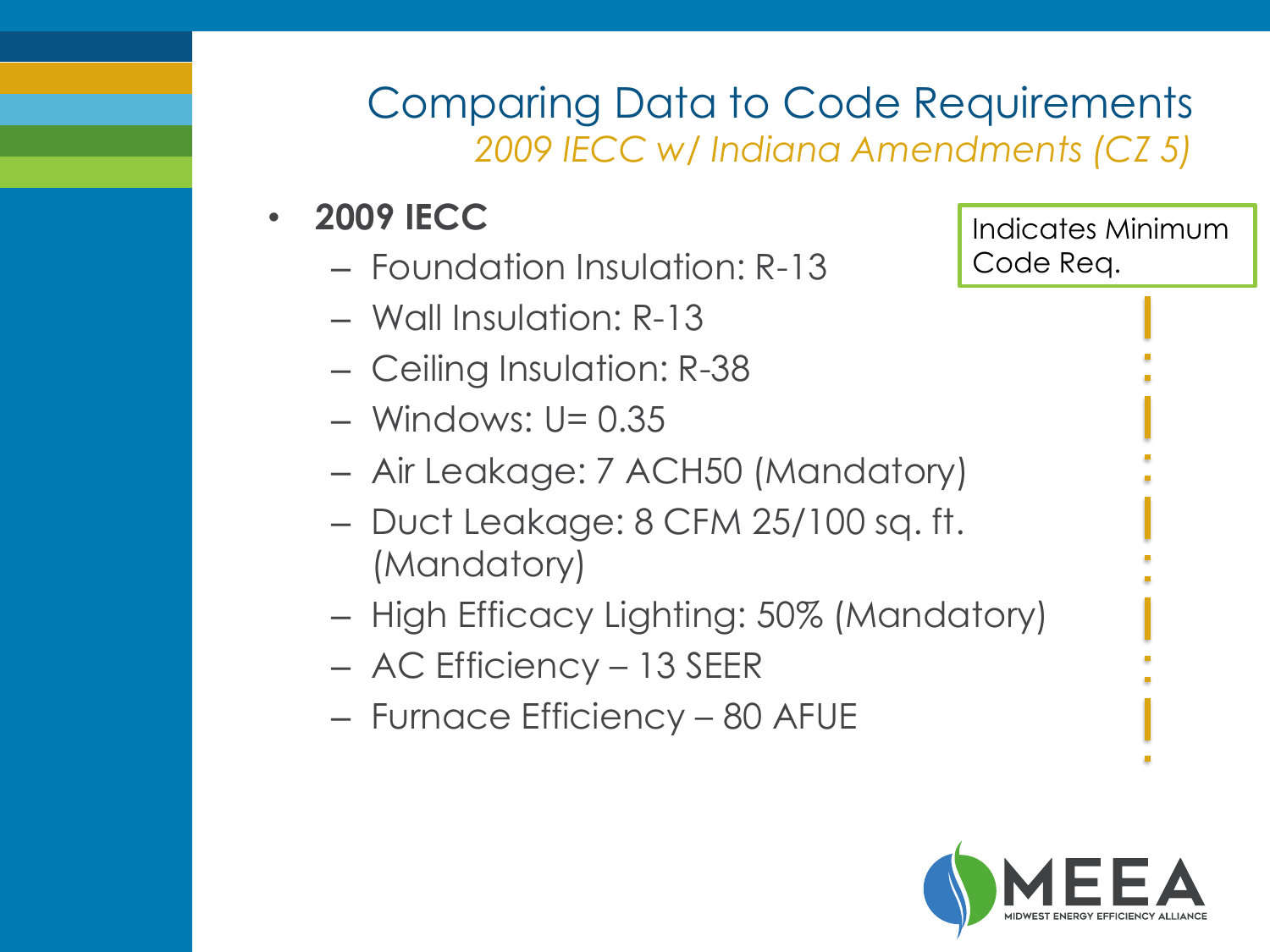#### *Prescriptive Code Requirement* Above Grade Wall Insulation (R-Value)

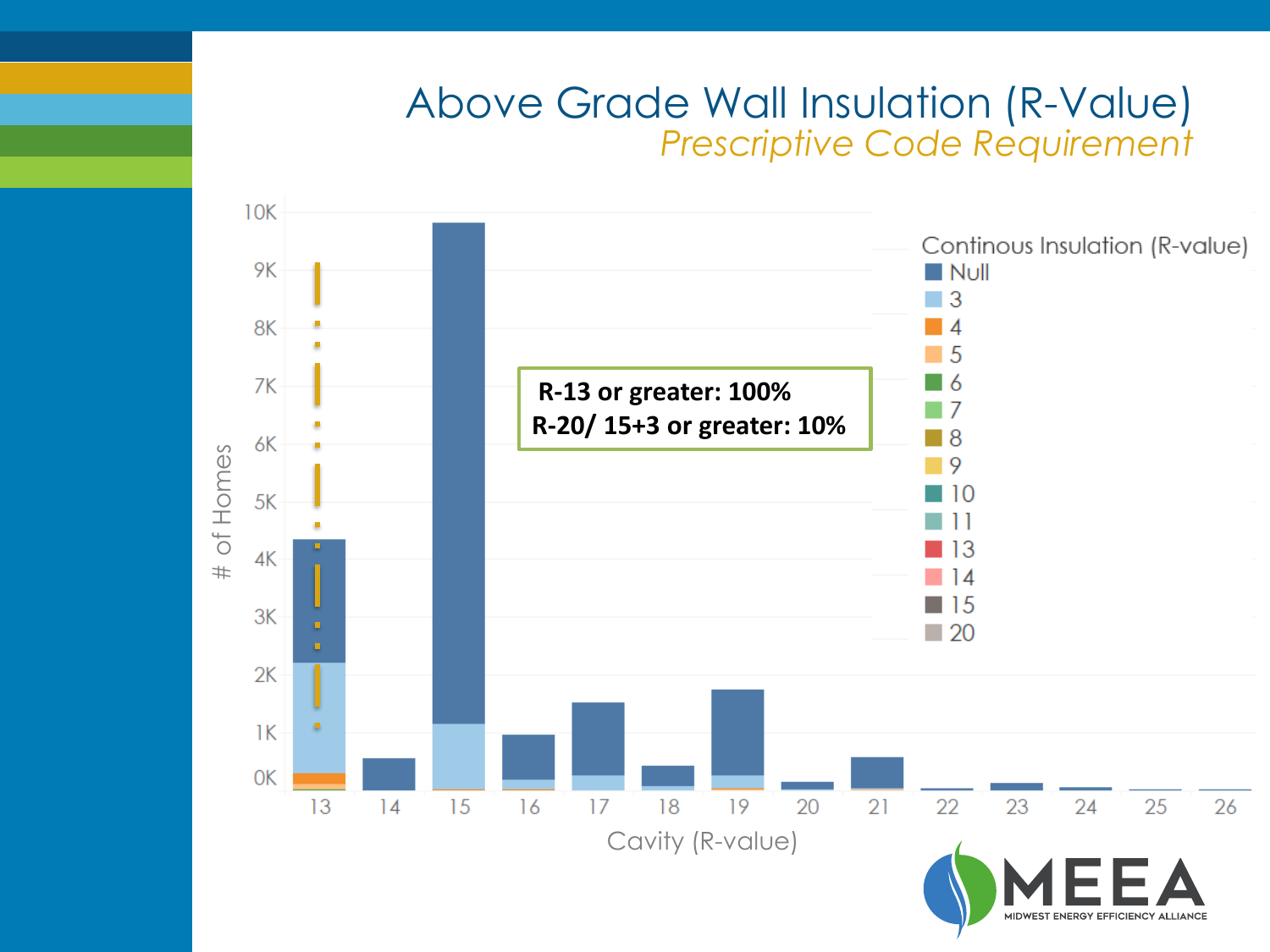#### *Installations Rated with a Value of 1,2,3* Insulation Quality

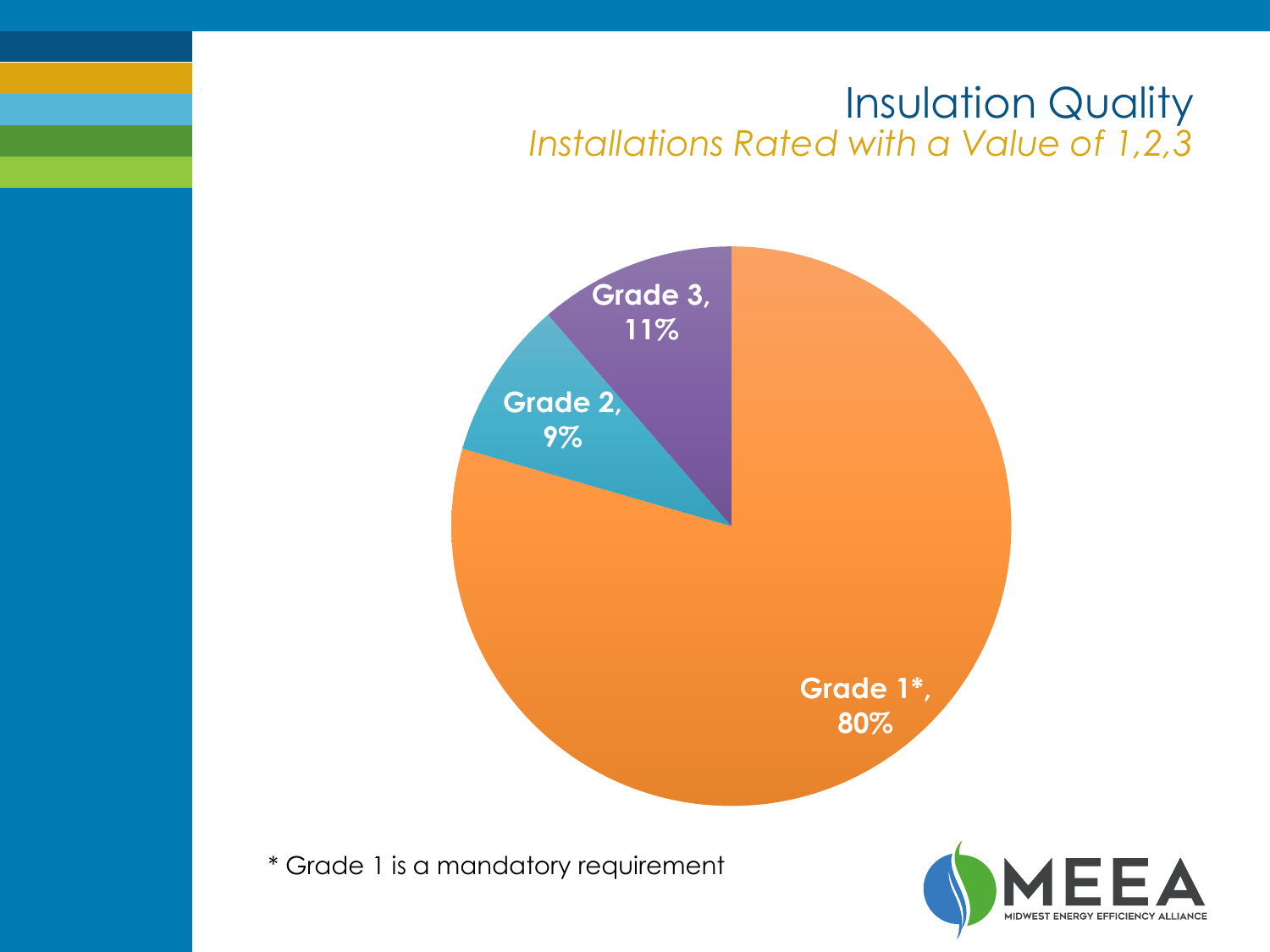#### *Prescriptive Code Requirement* Window Efficiency (U-Factor)

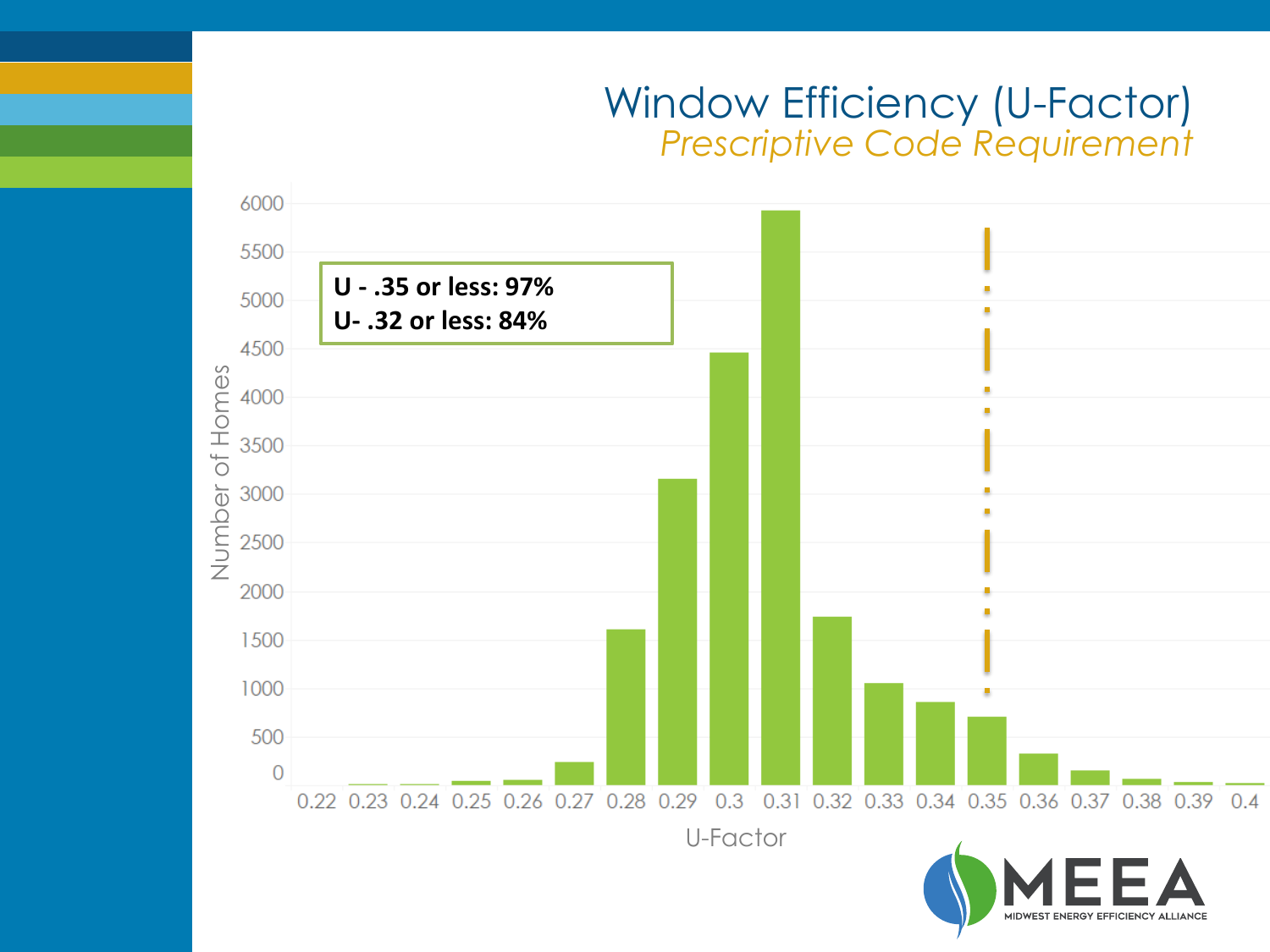#### *Mandatory Code Requirement* Air Leakage (ACH50)

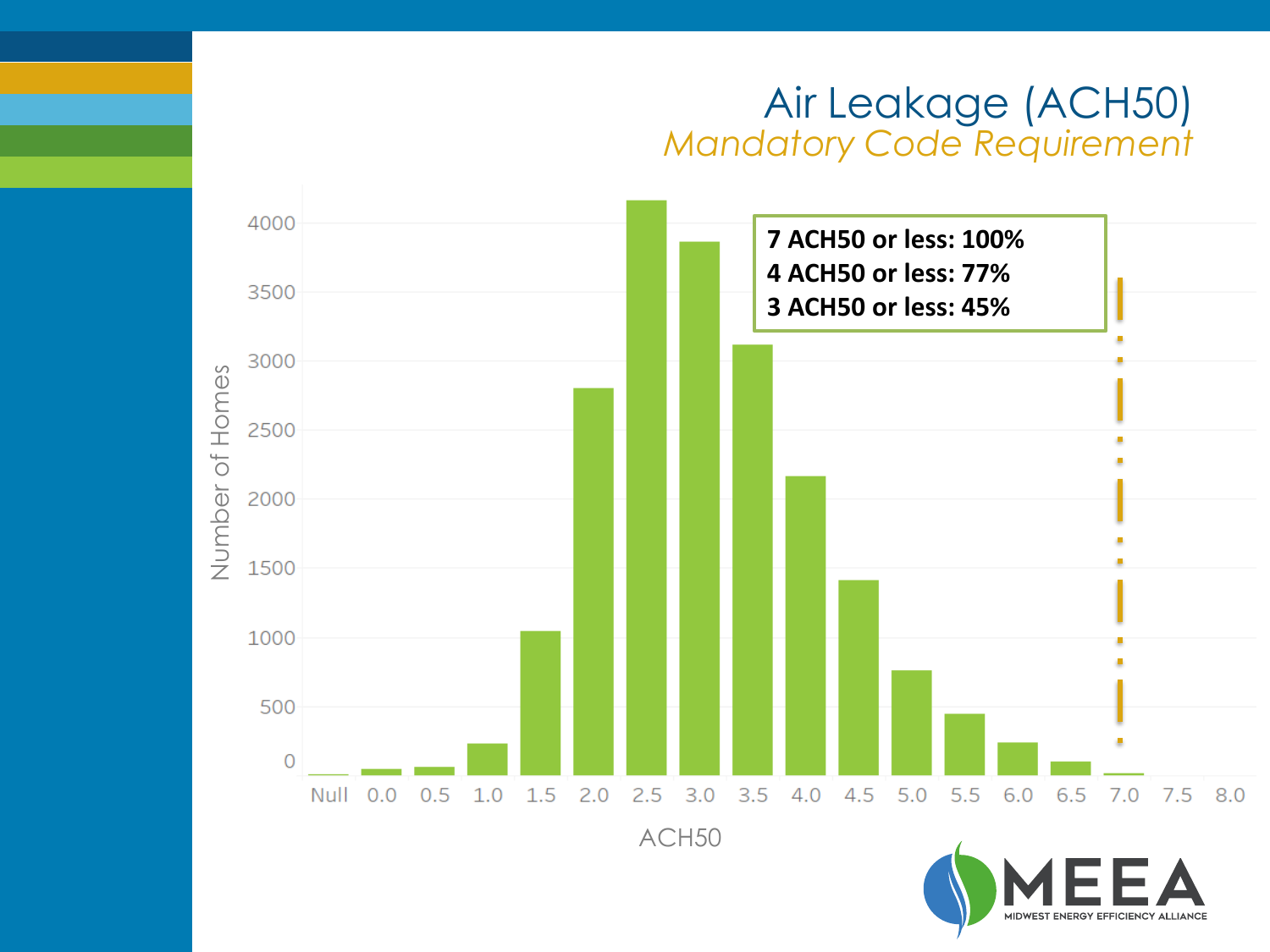## Ventilation Type

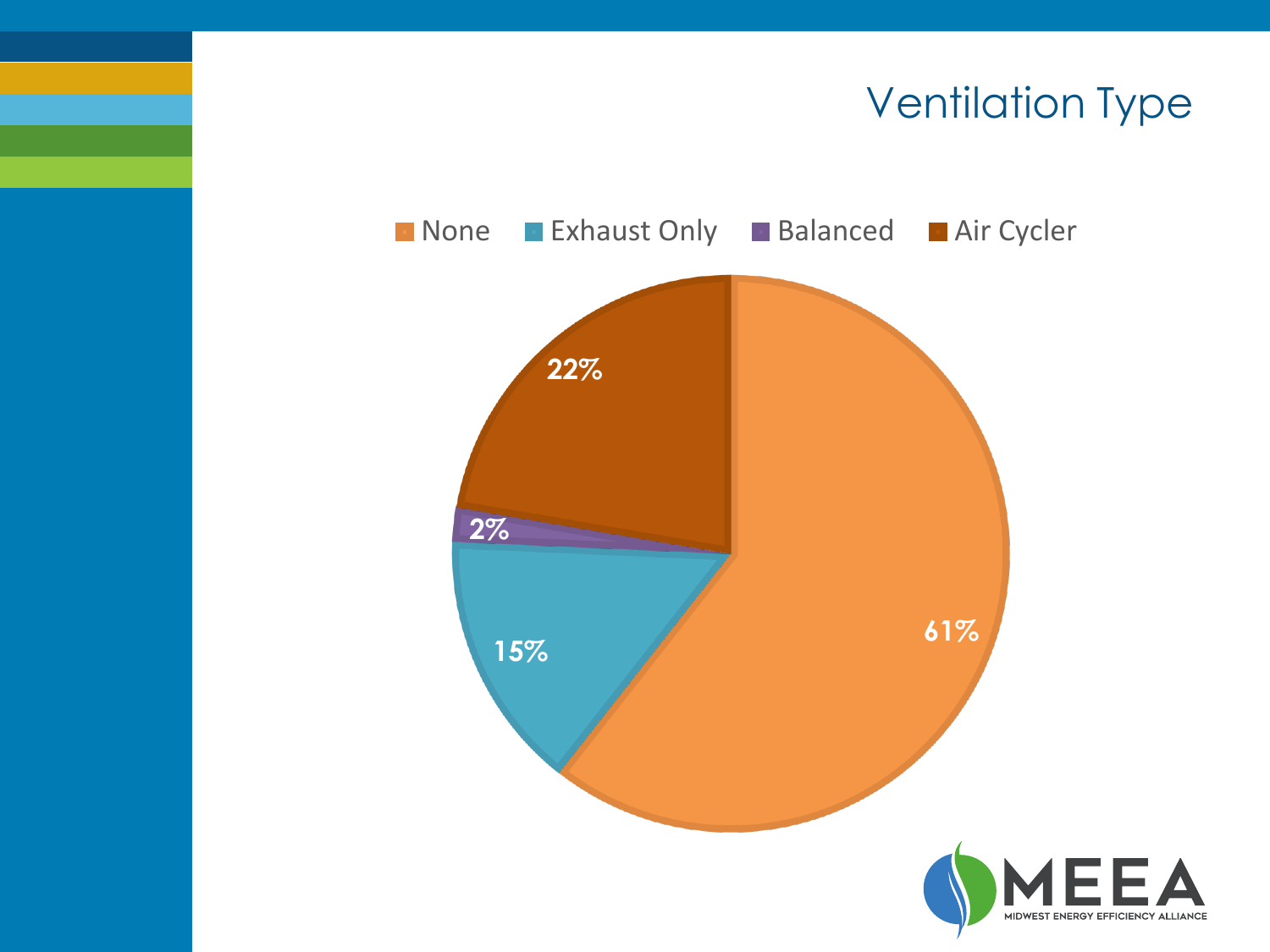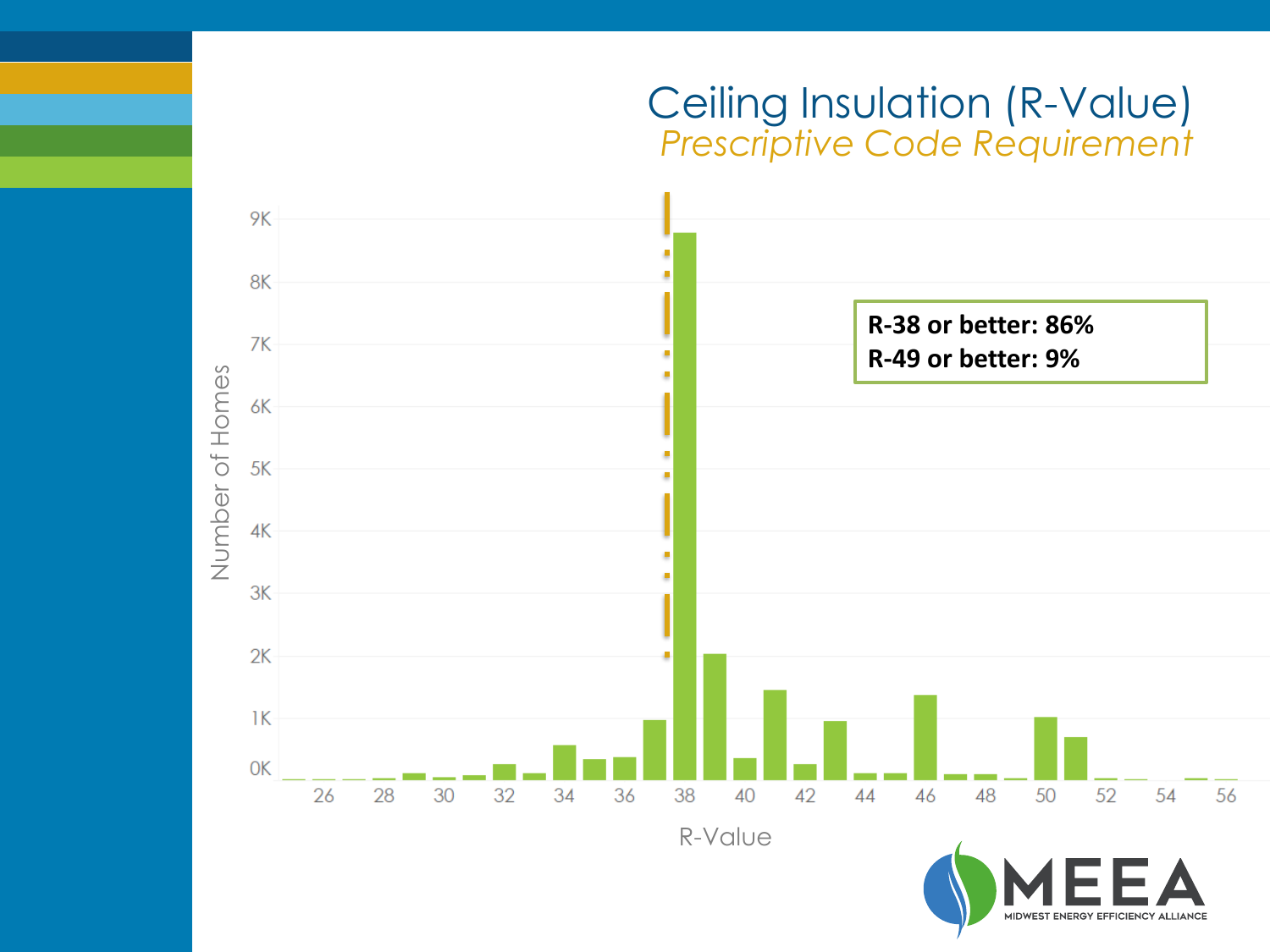#### *Prescriptive Code Requirement* Ducts in Conditioned Space

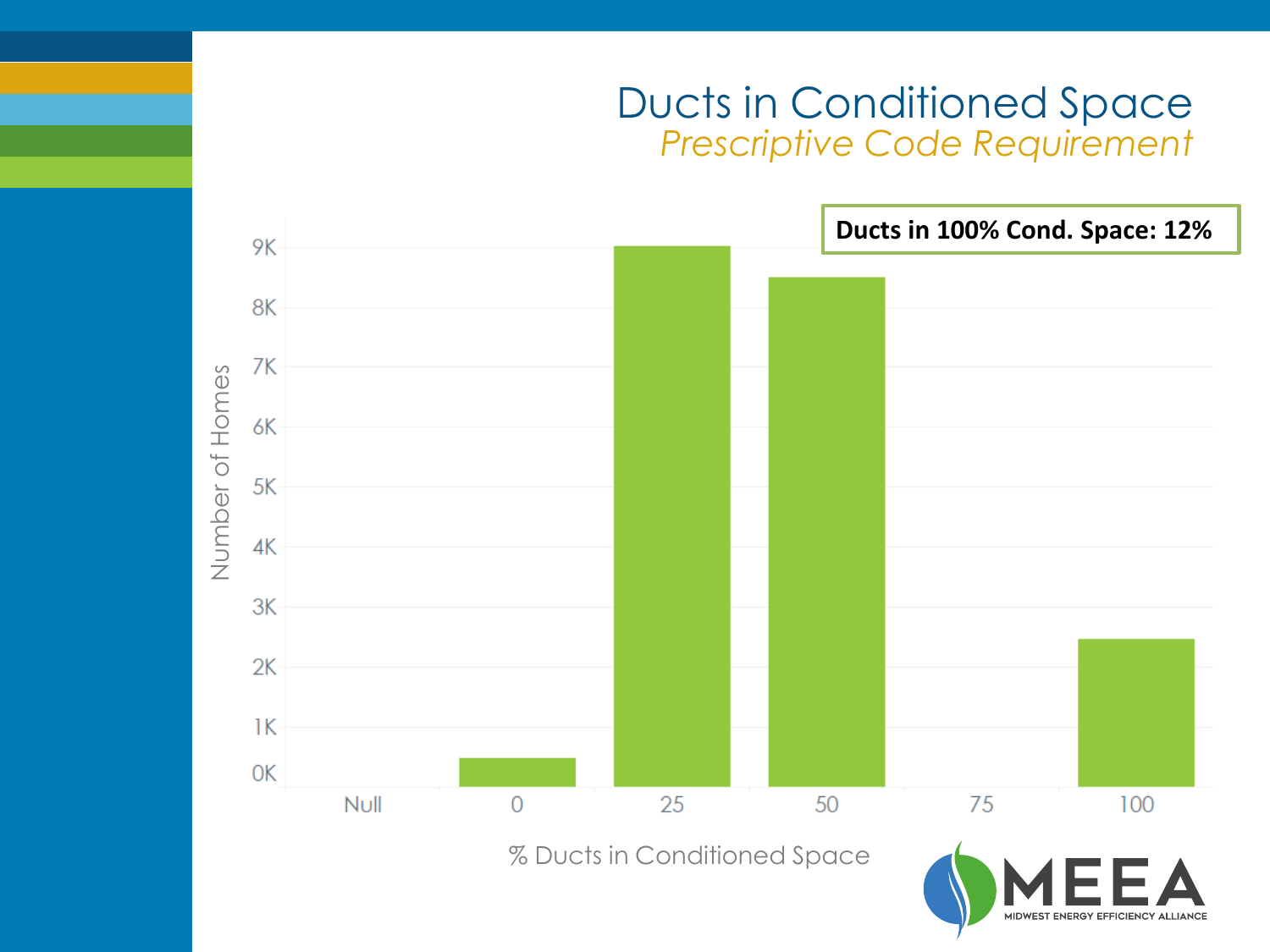# Duct Leakage to Outside – Unconditioned Space\*

*Mandatory Code Requirement*

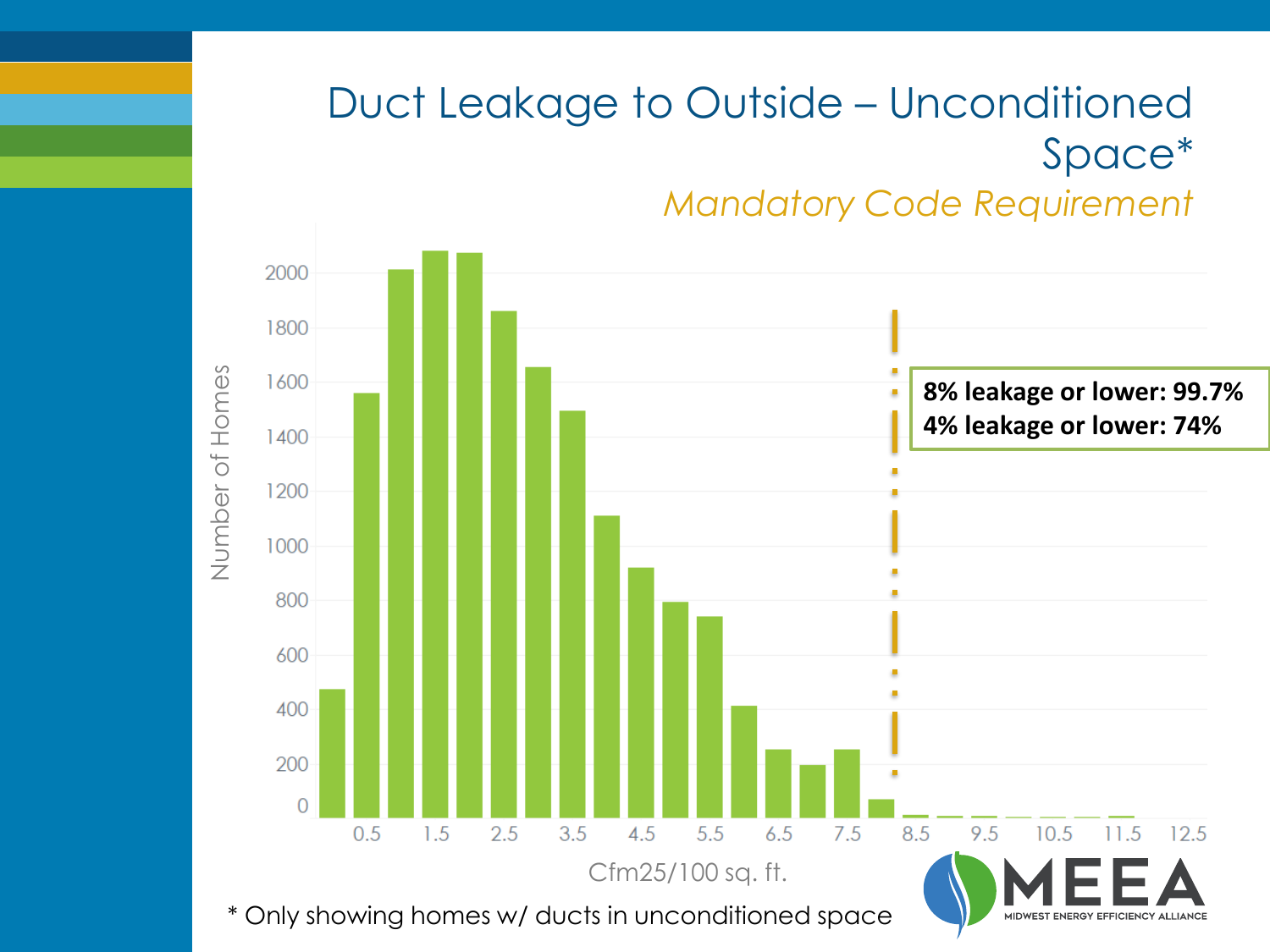## *Mandatory Code Requirement* High Efficacy Lighting (%)

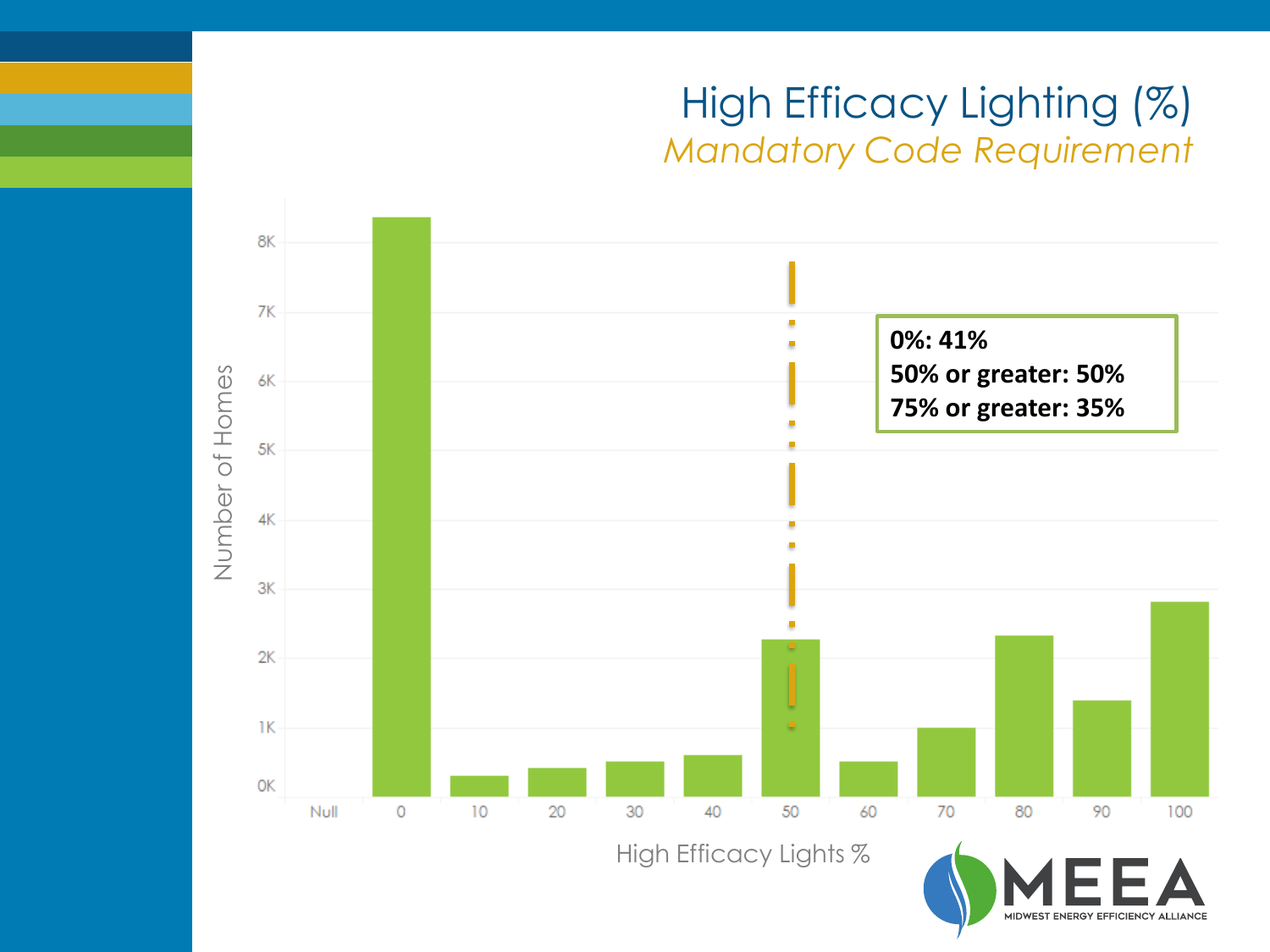## *Meet Federal Minimum* AC Efficiency (SEER)